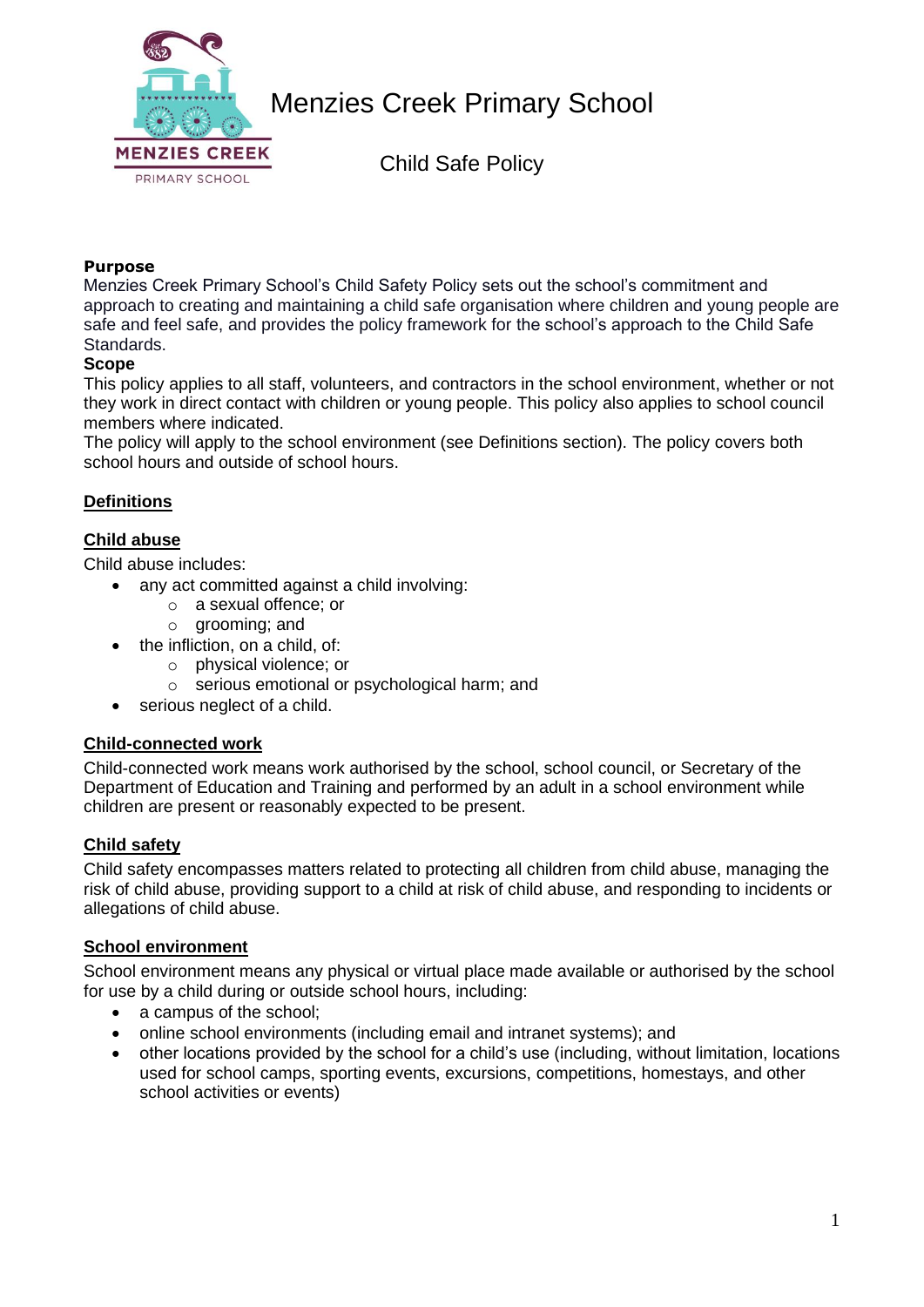

Child Safe Policy

## **School staff**

School staff means an individual working in a school environment who is:

- employed by the Department of Education and Training;
- directly engaged or employed by a school council; or
- a volunteer or a contracted service provider (whether or not a body corporate or any other person is an intermediary).

#### **STATEMENT OF COMMITMENT TO CHILD SAFETY AND CHILD SAFETY PRINCIPLES**

Menzies Creek Primary School is committed to the safety and wellbeing of all children and young people. This will be the primary focus of our care and decision-making.

The school's approach to creating and maintaining a child safe school environment is guided by our school philosophy and values. At Menzies Creek Primary School our vision is ' to walk hand in hand to create curious, caring, lifelong learners' We know children can struggle to achieve this if they are not safe from abuse.

At Menzies Creek Primary School our values guide the decisions and behaviours of all members of our school community, including in relation to child safety:

Our priority is a commitment to build positive relationships between all members of the community. We foster independent, responsible and respectful citizens.

Our shared core values are:

**SUPPORT** – we help each other **COOPERATION** - we make sure everyone feels included **RESPECT** – we value ourselves, other and the environment **FRIENDLINESS** – we are kind, caring and welcoming **FUN** – we enjoy ourselves and laugh a lot

Menzies Creek Primary School has zero tolerance for child abuse.

We are committed to providing a child safe environment where children and young people are safe and feel safe, and their voices are heard about decisions that affect their lives. Our child safe policies, procedures, strategies and practices will be inclusive of the needs of all children, particularly Aboriginal and Torres Strait Islander children, children from culturally and linguistically diverse backgrounds, children with disabilities, and children who are vulnerable

Every person involved in Menzies Creek Primary School has a responsibility to understand the important and specific role they play individually and collectively to ensure that the wellbeing and safety of all children and young people is at the forefront of all they do and every decision they make.

### **Child safety principles**

In its planning, decision-making and operations, Menzies Creek Primary School will:

- 1. Take a preventative, proactive and participatory approach to child safety;
- 2. Value and empower children to participate in decisions which affect their lives;
- 3. Foster a culture of openness that supports all persons to safely disclose risks of harm to children;
- 4. Respect diversity in cultures and child rearing practices while keeping child safety paramount;
- 5. Provide written guidance on appropriate conduct and behaviour towards children;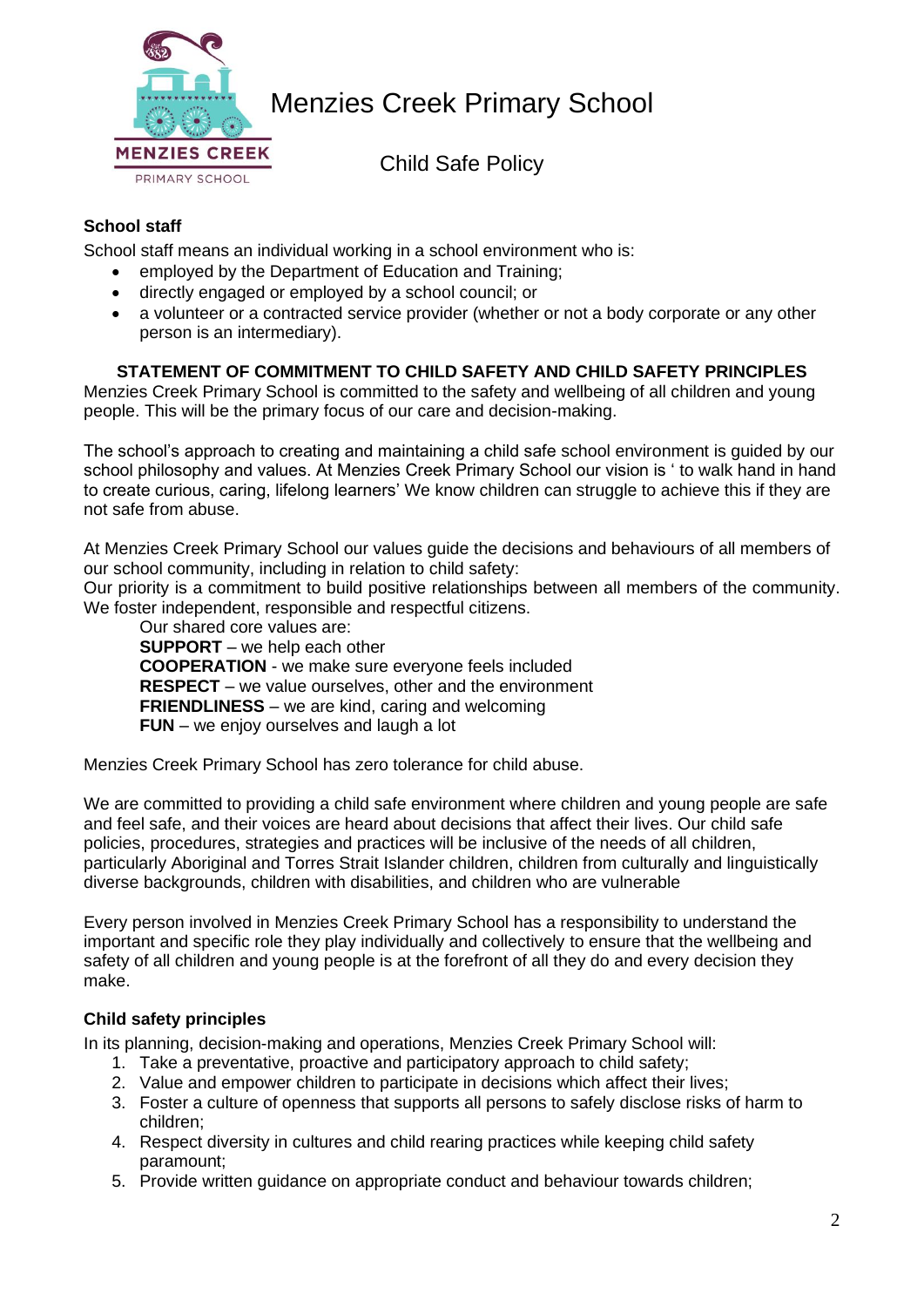

Child Safe Policy

- 6. Engage only the most suitable people to work with children and have high quality staff and volunteer supervision and professional development;
- 7. Ensure children know who to talk with if they are worried or are feeling unsafe, and that they are comfortable and encouraged to raise such concerns;
- 8. Report suspected abuse, neglect or mistreatment promptly to the appropriate authorities;
- 9. Share information appropriately and lawfully with other organisations where the safety and wellbeing of children is at risk; and
- 10. Value the input of and communicate regularly with families and carers

## **POLICY**

## **Strategies to embed a child safe culture**

Menzies Creek Primary School's culture encourages staff, students, parents and the school community to raise, discuss and scrutinise child safety concerns. This makes it more difficult for abuse to occur and remain hidden.

All child safety documents, including this policy, the Child Safety Code of Conduct , the school's Child Safety Responding and Reporting Obligations (including Mandatory Reporting) Policy and Procedures *[Identifying and Responding to All Forms of Abuse in Victorian Schools](https://www.education.vic.gov.au/Documents/about/programs/health/protect/ChildSafeStandard5_SchoolsGuide.pdf)* and the [Four](https://www.education.vic.gov.au/Documents/about/programs/health/protect/FourCriticalActions_ChildAbuse.pdf)  [Critical Actions for Schools](https://www.education.vic.gov.au/Documents/about/programs/health/protect/FourCriticalActions_ChildAbuse.pdf) are readily available online and in hard copy at school reception for all staff and students to read at any time.

Child safety is everyone's responsibility. **All school staff** are required to:

- Act in accordance with the school's Child Safety Code of Conduct, which clearly sets out the difference between appropriate and inappropriate behaviour
- Act in accordance with the Child Safety Responding and Reporting Obligations (including Mandatory Reporting) Policy and Procedures at all times, including following the [Four Critical](https://www.education.vic.gov.au/Documents/about/programs/health/protect/FourCriticalActions_ChildAbuse.pdf)  **[Actions for Schools](https://www.education.vic.gov.au/Documents/about/programs/health/protect/FourCriticalActions_ChildAbuse.pdf)** where necessary
- Undertake annual guidance and training on child safety
- Act in accordance with their legal obligations, including:
	- o Failure to disclose offence (applies to all adults)
	- o Duty of care (applies to all school staff)
	- o Mandatory reporting obligations (applies to all mandatory reporters, including teachers, principals, registered psychologists, and registered doctors and nurses)
	- o Failure to protect offence (applies to a person in a position of authority within the school)
	- $\circ$  Reportable conduct obligations (applies to all school staff in reporting conduct to the principal, and applies to the principal in reporting to Employee Conduct Branch)
	- o Organisational duty of care (applies to the school as an organisation)
	- o For more information on these obligations, see [Identifying and Responding to All](https://www.education.vic.gov.au/Documents/about/programs/health/protect/ChildSafeStandard5_SchoolsGuide.pdf)  [Forms of Abuse in Victorian Schools.](https://www.education.vic.gov.au/Documents/about/programs/health/protect/ChildSafeStandard5_SchoolsGuide.pdf)

As part of Menzies Creek Primary School's child safe culture, **school leadership** (including the principal and Leading Teacher) will:

- Consider the diversity of all children, including (but not limited to) the needs of Aboriginal and Torres Strait Islander children, children from culturally and linguistically diverse backgrounds, children with disabilities, and children who are vulnerable, when implementing the Child Safe **Standards**
- Ensure that child safety is a regular agenda item at school leadership meetings and staff meetings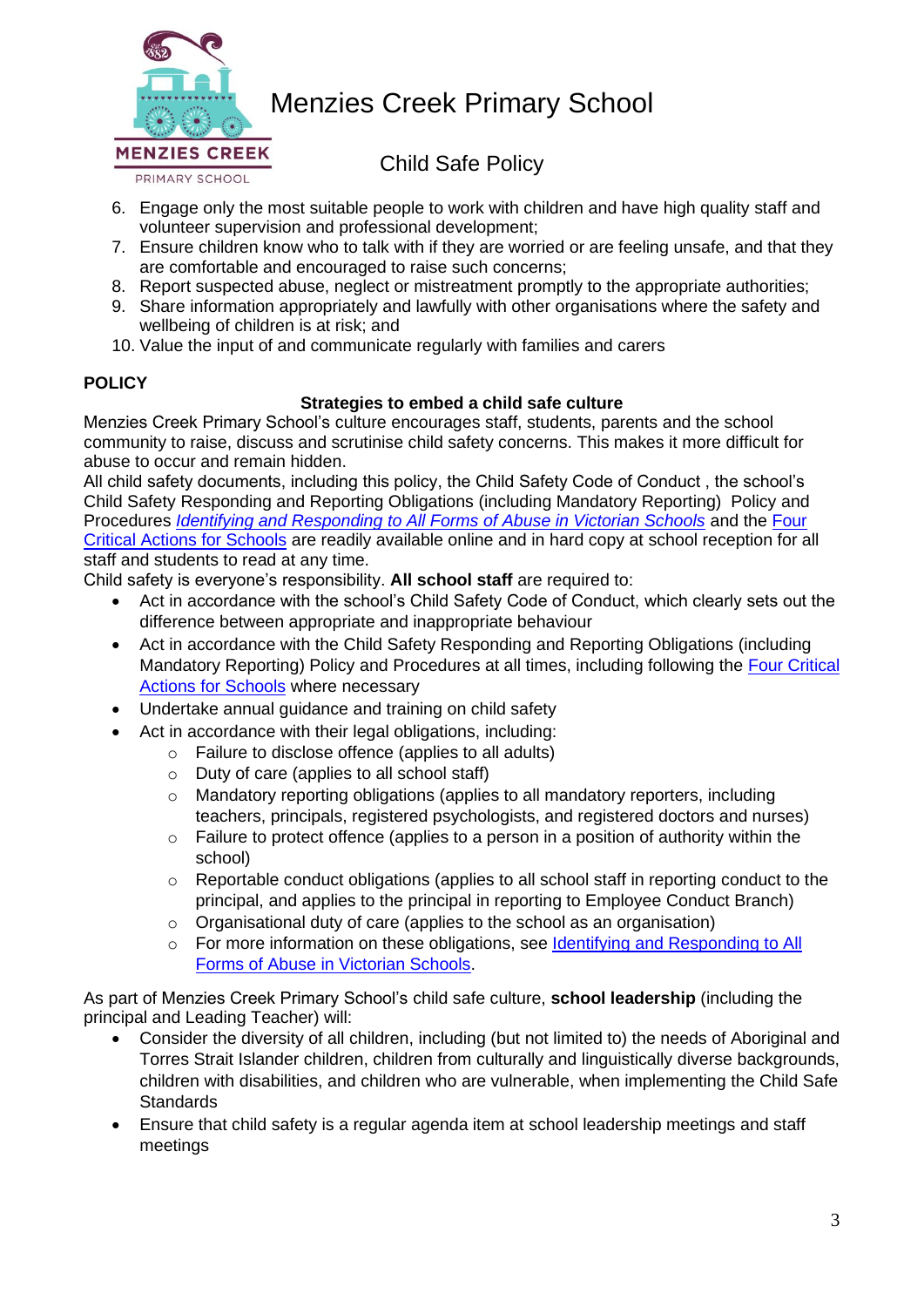

Child Safe Policy

- Encourage and enable staff professional learning and training to build deeper understandings of child safety and prevention of abuse
- Ensure that no one is prohibited or discouraged from reporting an allegation of child abuse to a person external to the school or from making records of any allegation.

As part of Menzies Creek Primary School's child safe culture, **school mandatory reporting staff** are required to:

- Complete the Protecting Children [Mandatory reporting and other obligations](http://elearn.com.au/det/protectingchildren/) online module every year
- Read the school's Child Safety Code of Conduct on induction, and maintain familiarity with that document
- Read the school's Child Safety Responding and Reporting Obligations (including Mandatory Reporting) Policy and Procedures on induction, and maintain familiarity with that document
- Read the school's Child Safety Policy (this document) on induction, and maintain familiarity with that document.

As part of Menzies Creek Primary School's child safe culture, in performing the functions and powers given to them under the *Education and Training Reform Act 2006*, **school councils and school council members** will:

- Ensure that child safety is a regular agenda item at school council meetings
- Consider the diversity of all children, including (but not limited to) the needs of Aboriginal and Torres Strait Islander children, children from culturally and linguistically diverse backgrounds, children with disabilities, and children who are vulnerable, when making decisions regarding the Child Safe Standards
- Undertake annual quidance and training on child safety, such as the Child Safe Standards [School Council Training PowerPoint.](https://www.education.vic.gov.au/Documents/about/programs/health/protect/school-council-training.pptx)
- Approve the Child Safety Code of Conduct to the extent that it applies to school council employees and members, and if updated, note the new document in its school council meeting minutes
- When hiring employees, ensure that selection, supervision and management practices are child safe (unless delegated to the principal).

School leadership will maintain records of the above processes.

Other personnel, school chaplain will ensure a culture of child safety is embedded with students and families.

### **Roles and responsibilities**

School leaders will ensure that each person understands their role, responsibilities and behaviour expected in protecting children and young people from abuse and neglect. Staff will comply with the school's Child Safety Code of Conduct, which sets out clearly the difference between appropriate and inappropriate behaviour.

Specific child safety responsibilities:

- The Principal is responsible for reviewing and updating the Child Safety Policy every 3 years.
- The Principal is responsible for monitoring the school's compliance with the Child Safety Policy. The school community should approach the Principal if they have any concerns about the school's compliance with the Child Safety Policy.
- The Principal is responsible for informing the school community about this policy, and making it publicly available.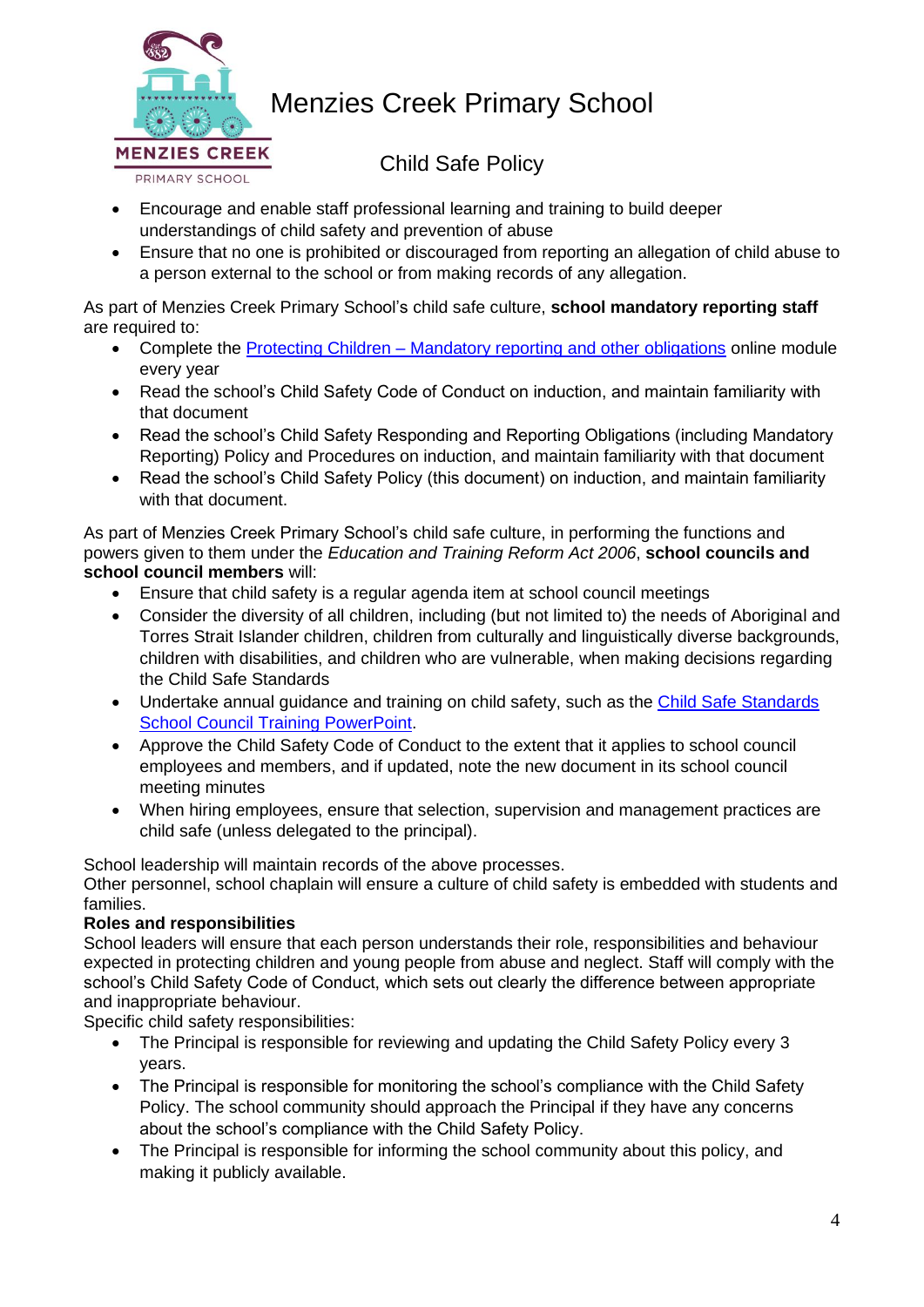

Child Safe Policy

• Other specific roles and responsibilities are named in Menzies Creek Primary School's other child safety policies and procedures, including the Child Safety Code of Conduct, Child Safety Responding and Reporting Obligations (including Mandatory Reporting) Policy and Procedures, and risk assessment register.

#### **Recruitment**

Menzies Creek Primary School follows the Department's Recruitment in Schools guide to ensure child safe recruitment practices, available on the [Department's website.](https://www.education.vic.gov.au/hrweb/careers/Pages/recruitinsch.aspx)

All prospective volunteers are required to maintain a valid Working with Children Check.

#### **Training and supervision**

Training and education is important to ensure that everyone in the school understands that child safety is everyone's responsibility.

Our school culture aims for all staff and volunteers (in addition to parents/carers and children) to feel confident and comfortable in coming forward with any allegations or suspicions of child abuse or child safety concerns. We train our staff and volunteers to identify, assess, and minimise risks of child abuse and to detect potential signs of child abuse. This training occurs annually or more often as required.

We also support our staff and volunteers through ongoing supervision to develop their skills to protect children from abuse, to promote the cultural safety of Aboriginal and Torres Strait Islander children and children from linguistically and/or diverse backgrounds, and the safety of children with a disability and vulnerable children.

New employees and volunteers will be inducted into the school, including by being referred to the Child Safety Policy (this document), the Child Safety Code of Conduct, and the Child Safety Responding and Reporting Obligations (including Mandatory Reporting) Policy and Procedures on the school website [If your school inducts new employees and volunteers in other ways by having the documents at sign in at reception. They will also be supervised regularly to ensure they understand our school's commitment to child safety, and that their behaviour towards children is safe and appropriate. All employees of our school will be monitored and assessed via regular performance review to ensure their continuing suitability for child-connected work. Any inappropriate behaviour will be reported by school staff to the Principal and will be managed in accordance with Menzies Creek Primary School's Child Safety Responding and Reporting Obligations (including Mandatory Reporting) Policy and Procedures where required.

#### **Reporting a child safety concern or complaint**

The school has clear expectations for all staff and volunteers in making a report about a child or young person who may be in need of protection. All staff (including school council employees) must follow the school's Child Safety Responding and Reporting Obligations (including Mandatory Reporting) Policy and Procedures, including following the [Four Critical Actions for Schools](https://www.education.vic.gov.au/Documents/about/programs/health/protect/FourCriticalActions_ChildAbuse.pdf) if there is an incident, disclosure or suspicion of child abuse. Immediate actions should include reporting their concerns to DHHS Child Protection, Victoria Police and/or another appropriate agency and notifying the principal or a member of the school leadership team of their concerns and the reasons for those concerns.

Menzies Creek Primary School will never prohibit or discourage school staff from reporting an allegation of child abuse. The school will always take action to respond to a complaint in accordance with the school's Child Safety Responding and Reporting Obligations (including Mandatory Reporting) Policy and Procedures. In accordance with Action 4 of the Four Critical Actions for Schools, Menzies Creek Primary School will provide ongoing support for students affected by child abuse.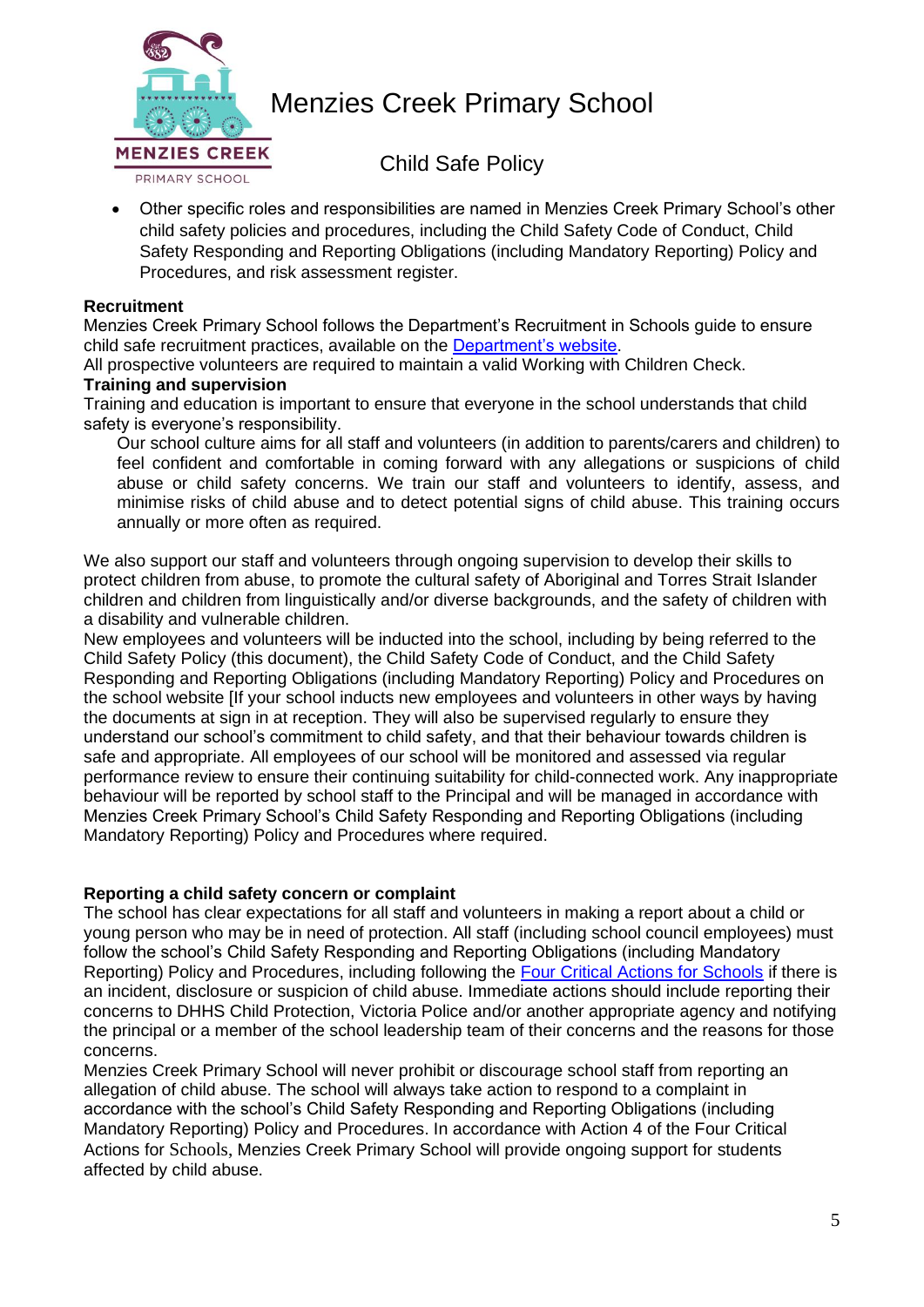

Child Safe Policy

The Child Safety Responding and Reporting Obligations (including Mandatory Reporting) Policy and Procedures can be found at reception.

## **Risk reduction and management**

Menzies Creek Primary School believes the wellbeing of children and young people is paramount, and is vigilant in ensuring proper risk management processes, found in the school's risk assessment register. The school recognises there are potential risks to children and young people and will take a risk management approach by undertaking preventative measures.

We will identify and mitigate the risks of child abuse in school environments by taking into account the nature of each school environment, the activities expected to be conducted in that environment and the characteristics and needs of all children expected to be present in that environment. Menzies Creek Primary School monitors and evaluates the effectiveness of the actions it takes to reduce or remove risks to child safety, more information can be found in the school's risk assessment register.

### **Listening to, communicating with and empowering children**

Menzies Creek Primary School has developed a safe, inclusive and supportive environment that involves and communicates with children, young people and their parents/carers. We encourage child and parent/carer involvement and engagement that informs safe school operations and builds the capability of children and parents/carers to understand their rights and their responsibilities. Our school is committed to supporting and encouraging students to use their voice to raise and share their concerns with a trusted adult at any time of need. Students can access information on how to report abuse at reception.

When the school is gathering information in relation to a complaint about alleged misconduct with or abuse of a child, the school will listen to the complainant's account and take them seriously, check understanding and keep the child (and/or their parents/carers, as appropriate) informed about progress.

The school will promote the Child Safe Standards in ways that are readily accessible, easy to understand, and user-friendly to children, including:

- All of our child safety policies and procedures will be available for the students and parents at Menzies Creek Primary School to read at school reception
- PROTECT Child Safety posters will be displayed across the school
- School newsletters will inform students and the school community about the school's commitment to child safety, and strategies or initiatives that the school is taking to ensure student safety
- Other ways our school promotes the Child Safe Standards, are: age-appropriate discussion of child safety with students, the Four Critical Actions are actively taught to mandatory reporters and other school staff, the whole school is encouraged to contribute to risk assessment and mitigation,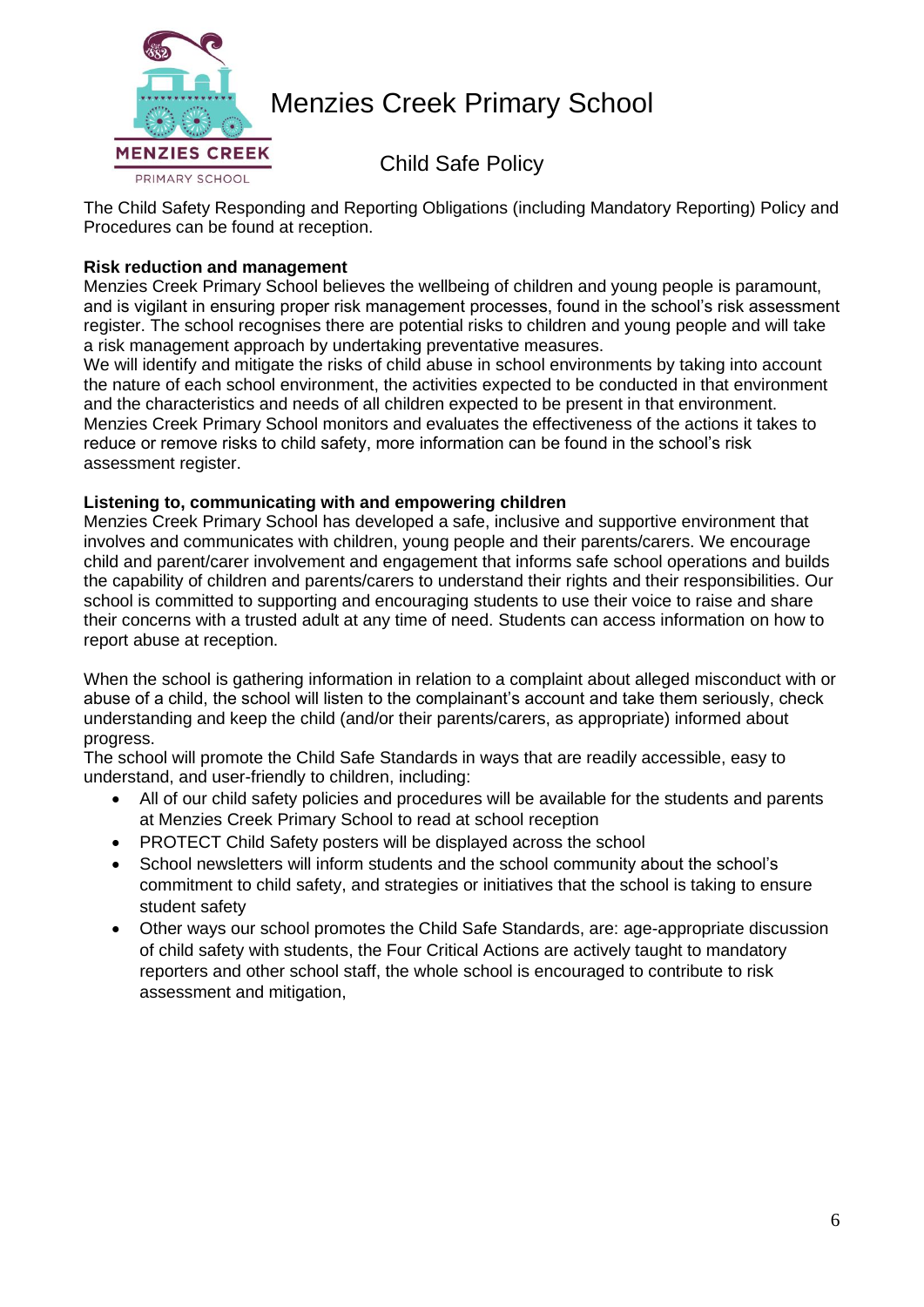

Child Safe Policy

The school will use its health and wellbeing programs to deliver appropriate education to its students about:

- standards of behaviour for students attending the school;
- healthy and respectful relationships (including sexuality):
- resilience; and
- child abuse awareness and prevention.
- Respectful Relationships program
- Esmart education
- Alannah and Madeleine Foundation
- Sexuality programs
- Life Education Van

### **Communications**

This school is committed to communicating our child safety strategies to the school community through:

- Ensuring that the Child Safety Policy (this document), Code of Conduct, and the Child Safety Responding and Reporting Obligations (including Mandatory Reporting) Policy and Procedure are available on the school website and at reception
- Once per term reminders in the school newsletter of our school's commitment to child safety
- Ensuring that child safety is a regular agenda item at school leadership meetings and staff meetings for discussion
- Placing posters throughout the school

### **Confidentiality and privacy**

This school collects, uses and discloses information about particular children and their families in accordance with Victorian privacy law. The principles regulating the collection, use and storage of information is included in the Department of Education and Training's [Schools' Privacy Policy.](https://www.education.vic.gov.au/Pages/schoolsprivacypolicy.aspx)

**Related policies and documents**

Related policies and documents include:

- Code of Conduct
- Child Safety Responding and Reporting Obligations (including Mandatory Reporting) Policy and Procedures
- Risk assessment register
- [Identifying and Responding to All Forms of Abuse in Victorian Schools](https://www.education.vic.gov.au/Documents/about/programs/health/protect/ChildSafeStandard5_SchoolsGuide.pdf)
- [Four Critical Actions for Schools](https://www.education.vic.gov.au/Documents/about/programs/health/protect/FourCriticalActions_ChildAbuse.pdf)
- [Recording your actions: Responding to suspected child abuse –](https://www.education.vic.gov.au/Documents/about/programs/health/protect/PROTECT_Schoolstemplate.pdf) A template for Victorian [schools](https://www.education.vic.gov.au/Documents/about/programs/health/protect/PROTECT_Schoolstemplate.pdf)
- [Identifying and Responding to Student Sexual Offending](https://www.education.vic.gov.au/Documents/about/programs/health/protect/SSO_Policy.pdf)
- [Four Critical Actions for Schools: Responding to Student Sexual Offending](https://www.education.vic.gov.au/Documents/about/programs/health/protect/FourCriticalActions_SSO.pdf)
- [School Policy and Advisory Guide –](https://www.education.vic.gov.au/school/principals/spag/safety/Pages/dutyofcare.aspx) Duty of Care
- School Policy and Advisory Guide [Child Protection Reporting Obligations.](https://www.education.vic.gov.au/school/principals/spag/safety/Pages/childprotectobligation.aspx)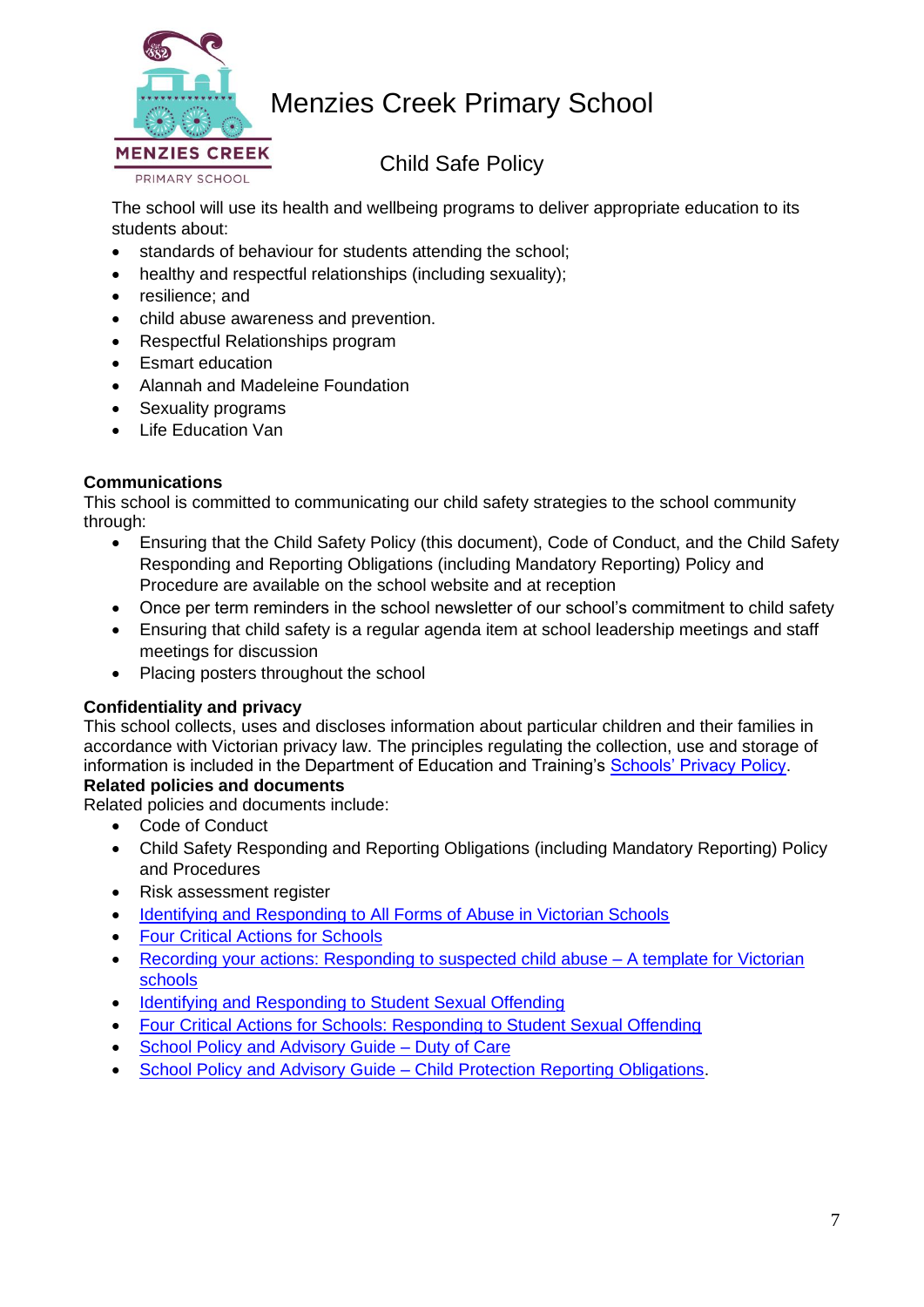

Child Safe Policy

#### **Policy evaluation and review**

To ensure ongoing relevance and continuous improvement, this policy will be reviewed every 3 years or as required. The review will include input from students, parents/carers and the school community.

#### **Approval**

School Principal: Tanya Cooke Reviewed: September 2019